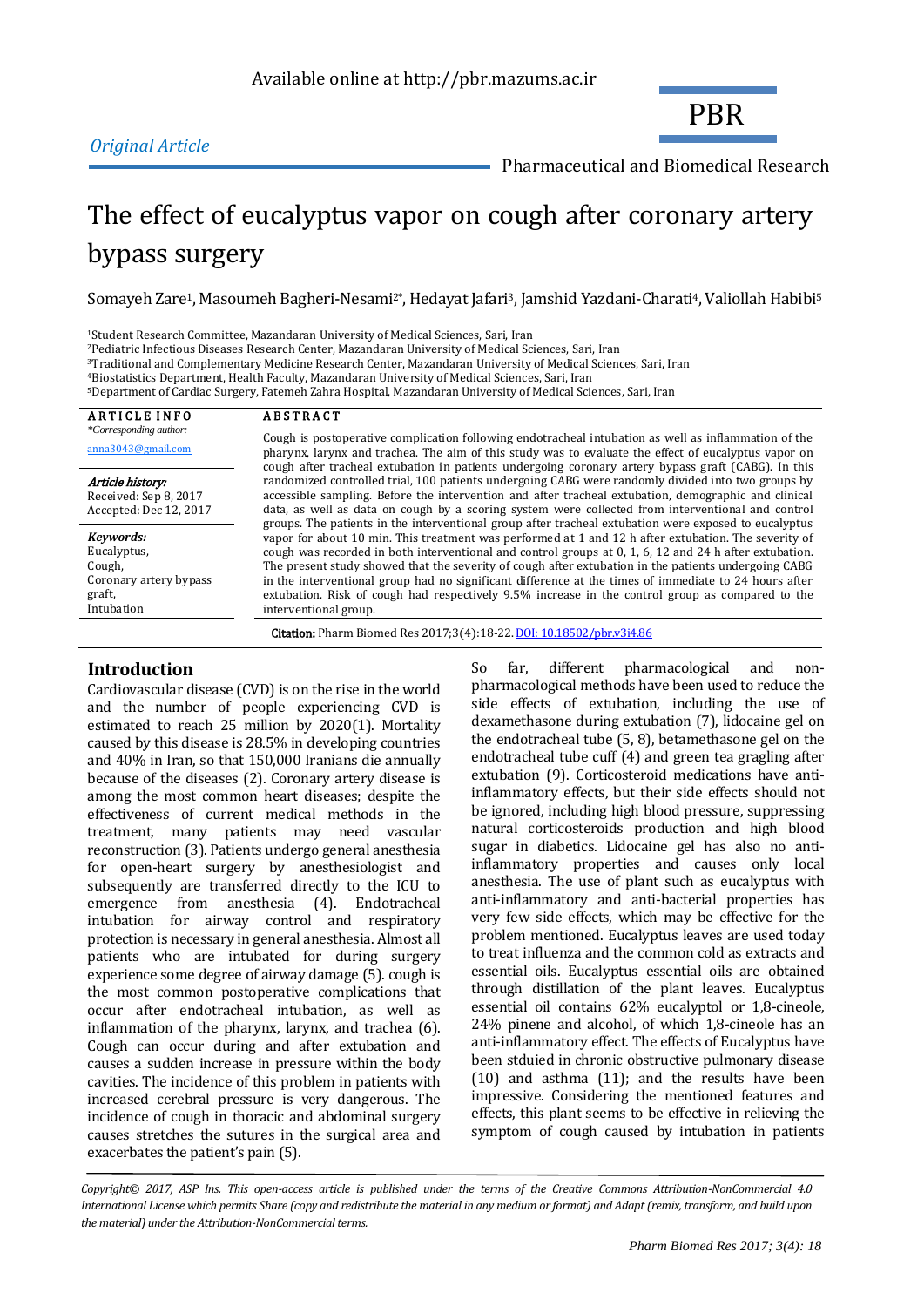undergoing coronary artery bypass grafting. Therefore, this study was designed and conducted to evaluate the effect of eucalyptus vapor on cough after extubation in patients undergoing coronary artery bypass surgery.

# **Materials and Method**

This research was approved by Ethical Committee of Mazandaran University of Medical Sciences (IR.MAZUMS.REC.94-1886) and registered in Iranian Registry of Clinical Trials (IRCT201512147494N16). This study is a randomized controlled trial. The sample size was calculated based on a pilot study ( $n = 20$ ) in which intensity score (Likert 0 to 3 point scale,  $3 =$ worst pain,  $0 =$  least pain) was used to detect the effect of eucalyptus essential oil. In this pilot study a difference of 0.7 on this scale is considered clinically significant in favor of the patients who received eucalyptus essential oil. Therefore, the current study was powered to detect a mean difference in cough intensity of 0.7. Two groups of 37 patients were required on the basis that this provided at least 90% power, with an alpha level of 0.01, to detect a 14% absolute change in the mean sore throat intensity score. In order to account for an anticipated attrition rate of 25% we aimed to recruit 50 patients per group (Figure 1). In total, 100 patients underwent coronary artery bypass surgery at Fatemeh Zahra Hospital, Iran, with the inclusion criteria assigned randomly into two groups based on random numbers in Microsoft Excel

RANDBETWEEN function and enrolled to the study as a sample after obtaining consent.

Inclusion criteria were age over 18 years, ability to communicate and answer questions, no drug addiction, use of unit endotracheal tube brand for intubation and satisfaction to participate in the study. Exclusion criteria included intubation more than once, Mallampati class higher than 2, airway anomalies, upper airway infection, respiratory diseases such as sinusitis, asthma and chronic obstructive pulmonary disease(COPD) (12), eucalyptus allergy history, people with allergies to eucalyptus, history of inflammatory diseases of the gastrointestinal tract or bile ducts, severe liver disease and taking barbiturates and amphetamines (13). Data collection tools included<br>demographic characteristics and clinical demographic characteristics and clinical questionnaires, and the scoring system of cough. The demographic and clinical questionnaire consisted of age, sex, history of smoking, history of surgery in the last month, number of attempts for intubation, extubation by the patient, laryngoscopy duration, frequency of suctioning (by suction catheter No. 12 with a direct view to prevent damage to the soft tissues), brand of tracheal tube, endotracheal tube size, endotracheal tube cuff pressure, duration of surgery and Mallampati score. Cough questionnaire included four items; zero: no cough, 1: mild cough (less than a common cold) 2: moderate cough (similar to a common cold) and 3: severe cough (more than a common cold).



**Figure 1** Consort flowchart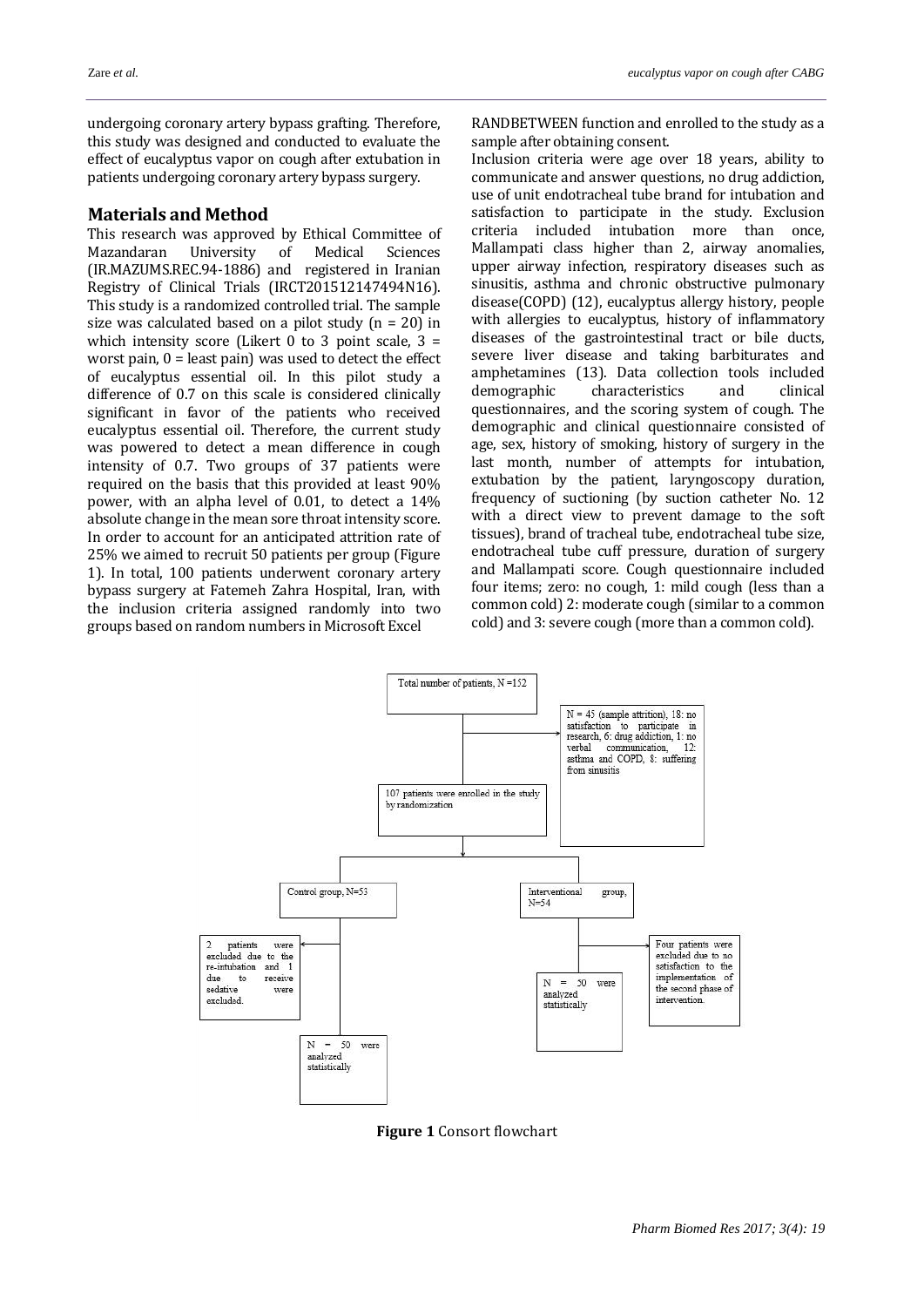These questionnaires have been used frequently in previous studies (5, 9, 14, 15-17), and the reliability was estimated by Cronbach's alpha coefficient of 0.624 in the study.

The researcher referred to Fatemeh Zahra Hospital after obtaining the written agreement of the authorities and research ethics committee of Mazandaran University of Medical Sciences, Iran, and explained the purpose of the study after introducing herself as a researcher to the hospital authorities and patients. Next, written consent was obtained from patients undergoing coronary artery bypass grafting having<br>inclusion criteria after extubation, regaining inclusion criteria after extubation, regaining consciousness in the intensive care unit and ensuring the ability to communicate. Before the intervention and after tracheal extubation, data were recorded using scoring system of the severity of cough in the interventional and control groups. The patients in interventional group after tracheal extubation were exposed to eucalyptus vapor for about ten minutes (18). The vapor was administered using a 400 mg eucalyptus inhaler non-oral soft capsule made from Barij Essence Pharmaceutical Company that was poured in 250 mL of water in the thermal Beurer IH20 nebulizer that was given to the group through the venturi mask connected to nebulizer device. This was performed at 1 and 12 hours after extubation (11). The patients in the control group received no intervention. At time 0, 1, 6, 12 and 24 hours after extubation, the severity of cough was recorded in the two interventional and control groups. In this study, the mean and standard deviations

summarized quantitative data, and the Chi-Square test compared qualitative variables. Generalized estimating equation(GEE) analysis with gamma link function was done the cough variable was not normal distribution. The GEE can be used for comparing trend in longitudinal study so we use it. Data were analyzed via SPSS version 20 software.

## **Results**

Comparison of demographic and clinical variables of the subjects in the two groups showed no statistically significant difference between the two groups for sex (p  $= 0.31$ ), age ( $P = 0.353$ ), intubation duration( $P =$ 0.128), laryngoscopy duration  $(P = 0.518)$ , operation duration  $(P = 0.092)$ , endotracheal tube cuff pressure ( $p = 0.233$ ), Mallampati class ( $P = 0.229$ ) and history of smoking( $P = 0.509$ ), see Table 1.

Comparison of the severity of cough at the times of immediate, 1, 6, 12 and 24 hours after extubation in the interventional and control groups with  $x^2$  test. Comparison of the severity of cough in the interventional and control groups in the immediate, 1,6,12 and 24 hours after extubation Showed that the severity of cough in the interventional group compared to control did not reduced  $(P > 0.05)$  (Table 2).

Based on generalized estimating equation with gamma conversion, risk of cough was Exp (β) = 9.5% in the control group compared with the interventional group in all times of immediate,1, 6,12 and 24 hours after extubation, which the difference was statistically significant  $(P = 0.004)$ .

 **Table 1** Demographic and clinical characteristics of the subjects.

| Groups                                   | <b>Interventional</b> | Control          | P-value          |       |  |
|------------------------------------------|-----------------------|------------------|------------------|-------|--|
| <b>Variables</b>                         |                       |                  |                  |       |  |
| Age                                      |                       | $57.78 \pm 5.38$ | $56.24 \pm 6.40$ | 0.353 |  |
| Gender                                   | Male                  | 22 (44%)         | 27 (54%)         | 0.31  |  |
|                                          | Female                | 28 (56%)         | 23 (46%)         |       |  |
| Intubation duration (min)                |                       | $13.47 \pm 0.43$ | $13.54 \pm 0.32$ | 0.409 |  |
| Laryngoscopy duration (second)           | $39.30 \pm 7.96$      | $40.46 \pm 8.27$ | 0.919            |       |  |
| Operation duration (hour)                | $4.35 \pm 0.33$       | $4.29 \pm 0.26$  | 0.092            |       |  |
| Endotracheal tube cuff pressure (Cm H2O) |                       | $16.92 \pm 0.85$ | $16.72 \pm 0.94$ | 0.202 |  |
| History of smoking                       | Yes                   | 16 (32%)         | 13 (26%)         | 0.509 |  |
|                                          | N <sub>0</sub>        | 34 (68%)         | 37 (74%)         |       |  |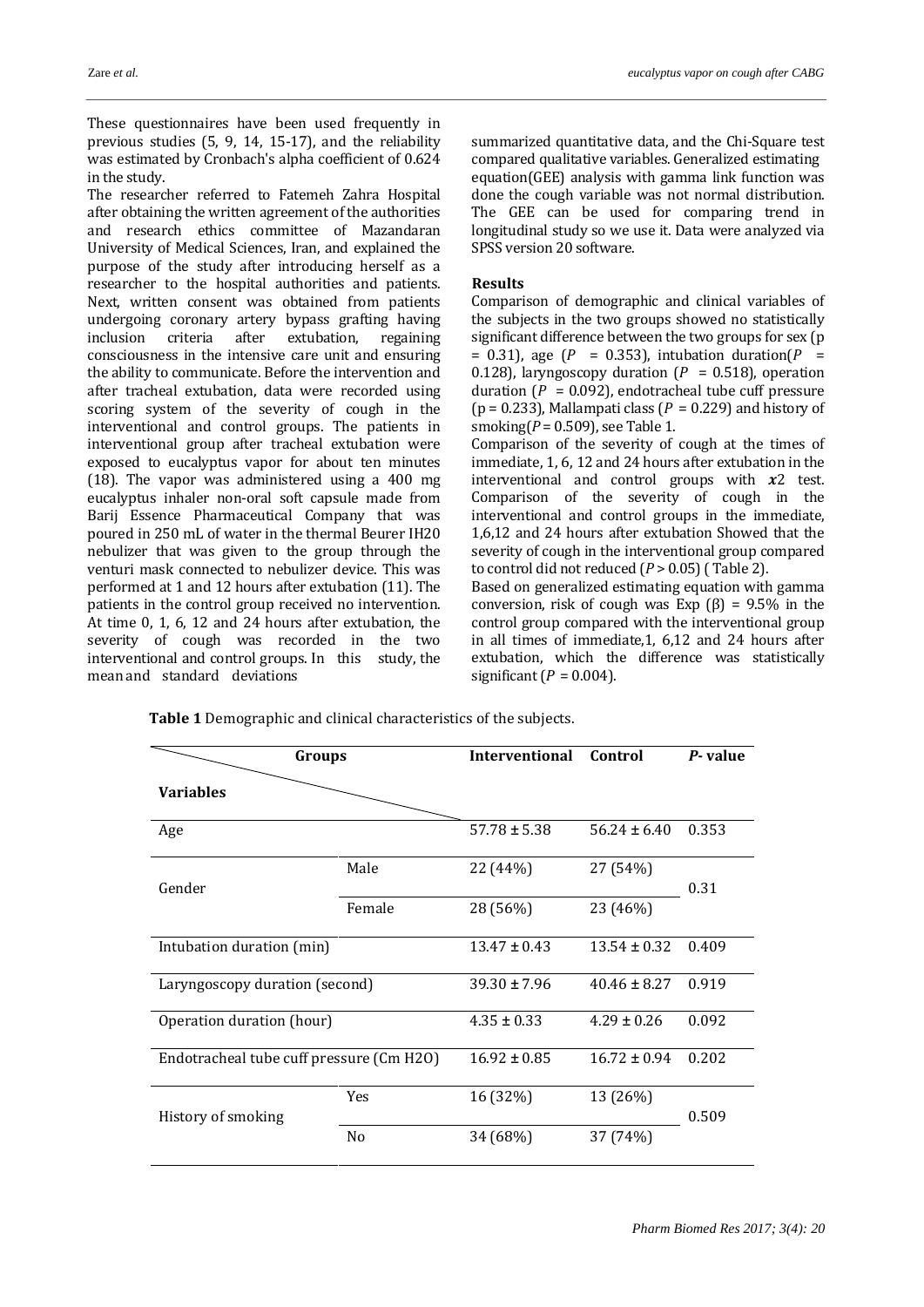| Cough            |           | <b>No</b> | Mild     | <b>Moderate</b> | <b>Severe</b> | P value      |
|------------------|-----------|-----------|----------|-----------------|---------------|--------------|
| $\boldsymbol{0}$ | $Co^*$    | 7(14%)    | 6(12%)   | 32 (64%)        | $5(10\%)$     | $x^2 = 1.0$  |
|                  | $In^{**}$ | $5(10\%)$ | 9(18%)   | 30 (60%)        | 6(12%)        | $P = 0.780$  |
| $\mathbf{1}$     | Co        | 8(16%)    | 13 (26%) | 26 (52%)        | 3(6%)         | $x^2 = 2.01$ |
|                  | In        | 10 (20%)  | 18 (36%) | 20 (40%)        | 2(4%)         | $P = 0.57$   |
| 6                | Co        | 11 (22%)  | 17 (34%) | 20 (40%)        | 2(4%)         | $x^2 = 2.17$ |
|                  | In        | 14 (28%)  | 21 (42%) | 14 (28%)        | $1(2\%)$      | $P = 0.5$    |
| 12               | Co        | 14 (28%)  | 20 (40%) | 15 (30%)        | $1(2\%)$      | $x^2 = 3.97$ |
|                  | In        | 17 (34%)  | 25 (48%) | 8(18%)          |               | $P = 0.264$  |
| 24               | Co        | 16 (32%)  | 22 (44%) | 12 (24%)        |               | $F = 4.97$   |
|                  | In        | 22 (44%)  | 24 (48%) | 4(8%)           |               | $P = 0.08$   |

**Table 2** Comparison of severity frequency of cough at the times of immediate, 1, 6, 12 and 24 hours after extubation in the interventional and control groups (N=100).

\*Co = Control, \*\*In **=** Interventional

#### **Discussion**

The eucalyptus vapor in this study could not significantly decrease the severity of cough. This research was done to aim assessment the effect eucalyptus vapor on cough.

The results of a study on the effects of 30 cc green tea gargle on cough after CABG surgery at the times of 1, 6, 12 and 24 hours after extubation revealed that the green tea mouthwash four times within 6 hours was only able to reduce coughing in 12 hours after extubation (9), which is incompatible with the present study. The green tea mouthwash in 12 hours after extubation has been effective in reducing cough.

Also, a study compared the effects of Betamethasone gel 0.05% and Lidocaine gel 2% on cough in patients undergoing elective surgery that lasted about 30 to 240 minutes at the times of 1, 6, 12 and 24 hours after extubation. The results indicated that Betamethasone gel significantly reduced the severity of cough compared to Lidocaine gel (5). Another study on the effects of inhaled Fluticasone on cough severity in women undergoing cesarean section under general anesthesia revealed that cough severity was reduced significantly with inhaled Fluticasone compared with controls (16). The results are indicative of the effect of corticosteroids on cough, contrary to the current study. On the other hand, intubation duration was much less

in both mentioned study compared to the present study, and given that the intubation duration has a direct relationship with the coughing, the patients undergoing CABG suffered from cough more so than patients with short-term procedures, possibly due to the use of multiple catheters placed in the chest predisposes the patient to cough compared to cesarean section. Therefore, further studies are needed on the effects of higher doses and longer duration of eucalyptus vapor on cough.

However, more studies are necessary to examine effects of changing the dose and continuing duration of treatment with eucalyptus vapor over 24 hours after extubation in order to achieve anti-inflammatory properties comparable to topical corticosteroids. The peak impact of eucalyptus vapor after absorption from the respiratory system is 18 minutes and its action time is about 4 to 6 hours. The half-life of 1,8-Cineole eucalyptus is 104 minutes in the body (17- 19). According to previous studies, 200 mg eucalyptus intake three times daily had effective results during six months in patients with COPD and during three days in patients with asthma. Therefore, according to the peak effect and the dosage of eucalyptus in the above studies as well as frequency of cough 24 hours after extubation, it is recommended to administer eucalyptus vapor at